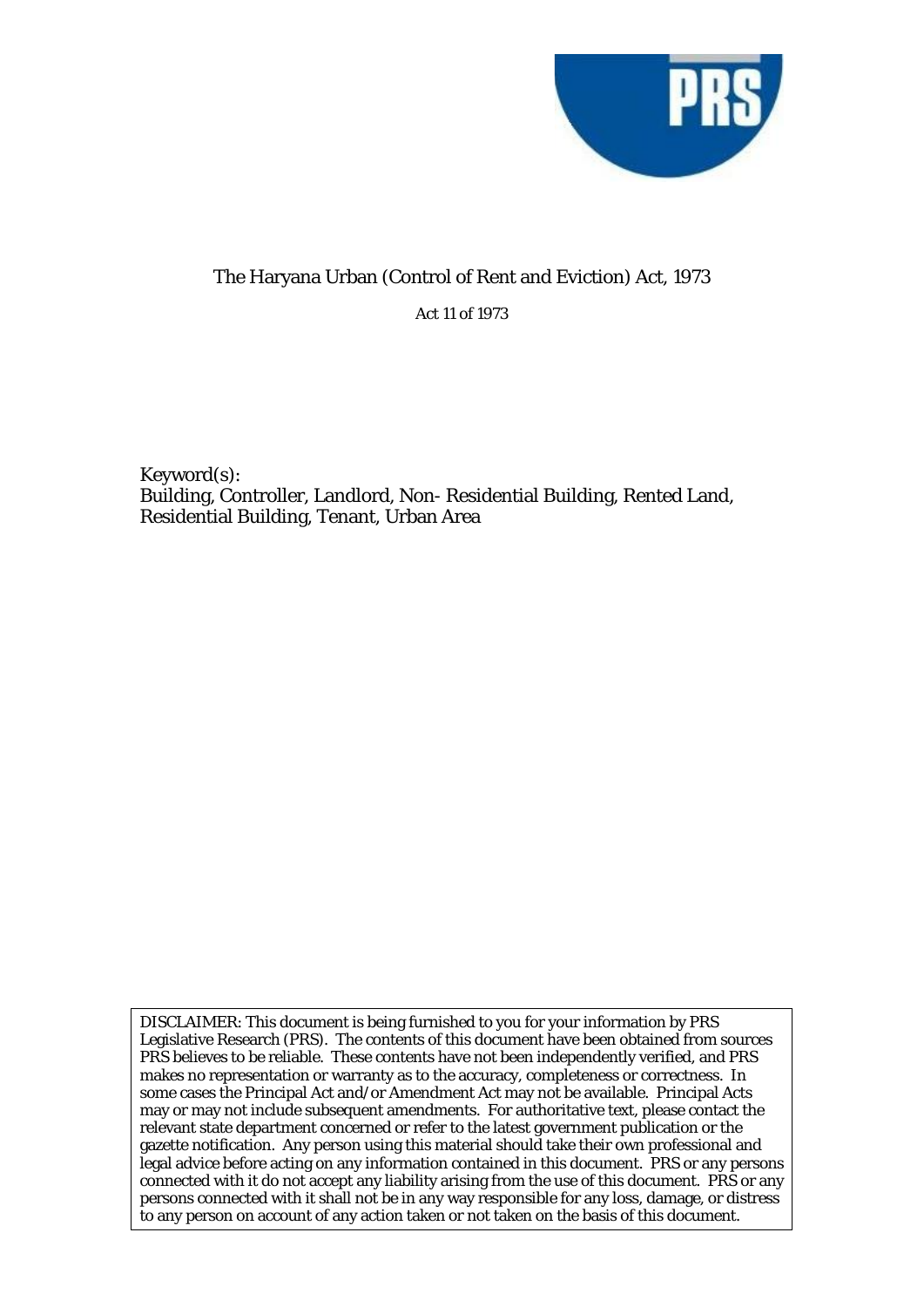## THE **HARYANA URBAN** (CONTROL OF RENT AND EVICTION) **ACT, 1973.**

### **TABLE OF CONTENTS**

### **Sections**

- **I.** *Short* **tille and extent.**
- 2. **Definitions.**
- **3. Exemptions.**
- **4. Determination of fair rent.**
- **5. Revision** in **fair rent in certain** cases.
- **6. Landlord not 10 claim anythng in excess of fair** rent.

### **6A. Deposit** nf **rent.**

- 7. **Rent which should not have been paid may** be **recovered.**
- **8. Increase of rcn! on account of payment oC rates,** elc., **of local authority.**
- **9. Landlord to provide certain amenities.**
- **10. Landlord not to inlerfere with amenities.**
- **<sup>1</sup>**I. **Conversion of a residential building** inro **a non-residential building.**
- **12. Failure by landlord ta make necessary repairs.**
- **<sup>1</sup>3. Evicrion of tcnanls.**
- **13A. Special procedure for disposal of applicauon in ccflain cases.** 
	- 14. Decisions which have become final not to be re-opened.
	- **15. Appellate and rvisional authoriries.**
	- 16. **Power to** summon **and enforce** attendance **of** witnesses.
	- **17. Cosu.**
	- **18. Execution of-orders.**
	- 19. **Insritulion and disposal of applications.**
	- **20. Power to kansfcr proceedings.**
- **20-A. Transfer of proceedings and filing of appeals and revisions again51 orders uf Subordinate and District Judges.** 
	- 2 **L** . **Landlord and tenant to furnish pmiculars.**
	- 22. Penalties.
	- **23. Power** to **make** des.
	- **24. Repeal and Savings. SCEDULE**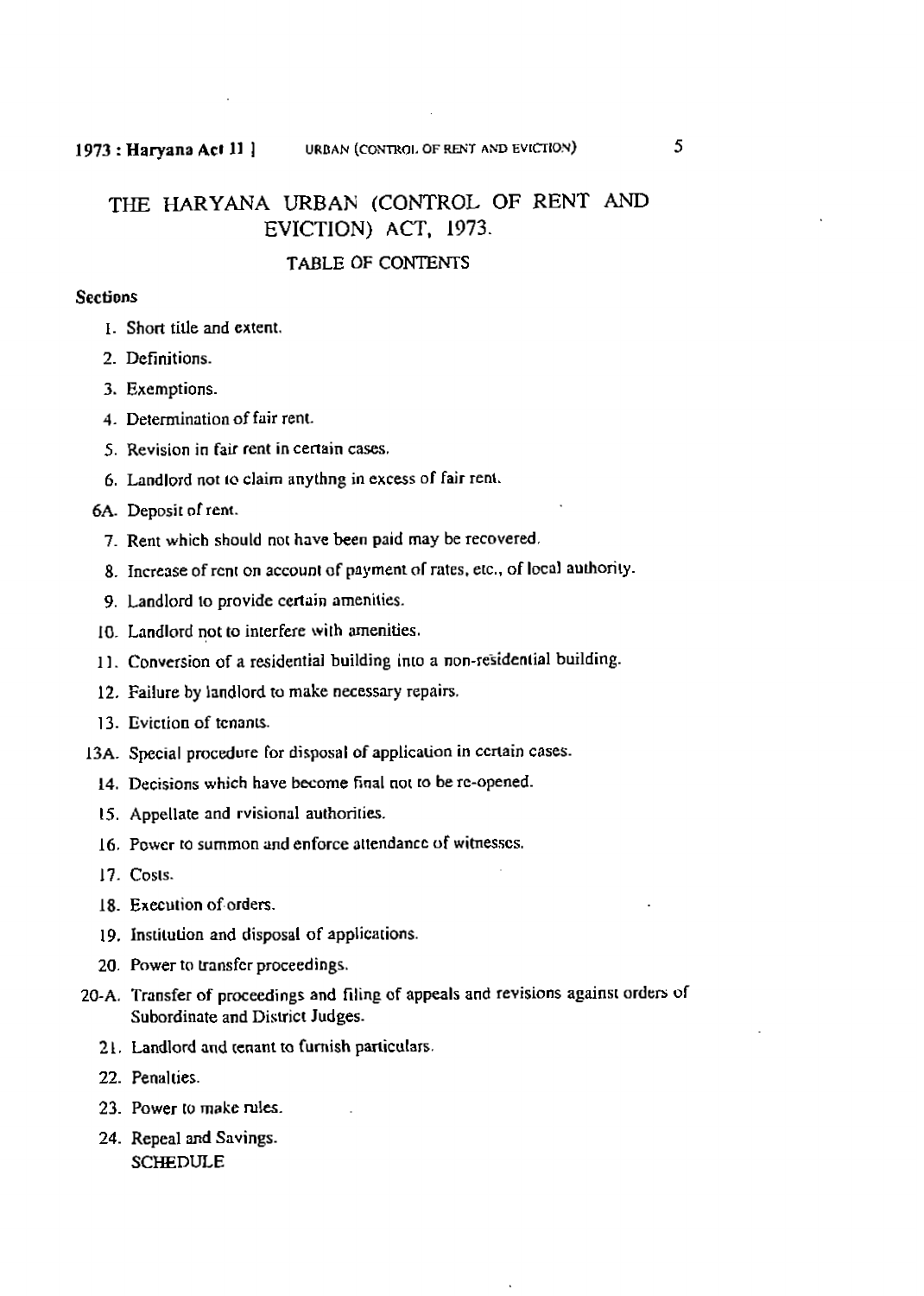## THE HARYANA URBAN (CONTROL OF RENT AND EVICTION) ACT, 1973

(HARYANA ACT No. 11 OF 1973)

(Received the assent of the Governor of Haryana on the 25th April, 1973, and first published in Haryana Government Gazette (Extraordinary) Legislative Supplement Part I of 27th April, 1973.)

|      |       |                                                                          | $+4-$                                                                                                                                                                                                                                                                                                                                        |
|------|-------|--------------------------------------------------------------------------|----------------------------------------------------------------------------------------------------------------------------------------------------------------------------------------------------------------------------------------------------------------------------------------------------------------------------------------------|
| Year | No. . | Short title                                                              | Whether repealed or otherwise<br>affected by legislation.                                                                                                                                                                                                                                                                                    |
| 1973 | 11    | The Haryana<br>Urban (Con-<br>rol of Rent<br>and Eviction)<br>Act, 1973. | Amended by Haryana Act 4 of 1974 <sup>2</sup><br>Amended by Haryana Act 14 of 1976 <sup>3</sup><br>Amended by Haryana Act 16 of 1978 <sup>4</sup><br>Amended by Haryana Act 5 of 1979 <sup>5</sup><br>Amended by Haryana Act 11 of 1986 <sup>6</sup><br>Amended by Haryana Act 17 of 19887<br>Amended by Haryana Act 10 of 1990 <sup>8</sup> |
|      |       |                                                                          | AN<br>АСТ                                                                                                                                                                                                                                                                                                                                    |

АСТ

# to control the increase of rent of certain buildings and rented land situated within the limits of urban areas, and the

### eviction of tenants therefrom.

BE it enacted by the Legislature of the State of Haryana in the Twenty-fourth Year of the Republic of India as follows :-

1.  $(l)$  This Act may be called the Haryana Urban (Control of Short title and Rent and Eviction) Act, 1973.

extent.

- 1. For Statement of Objects and Reasons, see Haryana Government Gazette (Extraordinary), dated the 5th March, 1973, page 259.  $\mathcal{L}_{\mathbf{a}}$  ,  $\mathcal{L}_{\mathbf{a}}$
- 2. For Statement of Objects and Reasons, see Haryana Government Gazette (Extraordinary), dated the 2nd January, 1974, page 8.
- 3. For Statement of Objects and Reasons, see Haryana Government Gazette (Extraordinary), dated the 7th January, 1976, page 48.
- 4. For Statement of Objects and Reasons, see Haryana Government Gazette (Extraordinary), dated the 8th March, 1978, page 276.
- 5. For Statement of Objects and Reasons, see Haryana Government Gazette (Extraordinary), dated the 21st December, 1978, page 1708.
- 6. For Statement of Objects and Reasons, see Haryana Government Gazette (Extraordinary), dated the 26th February, 1986, page 316.
- 7. For Statement of Objects and Reasons, see Haryana Government Gazette (Extraordinary), dated the 21st March, 1988, page 372. 人名 计结构
- 8. For Statement of Objects and Reasons, see Haryana Government Gazette (Extraordinary), dated the 19th March, 1990, page 488.  $\omega_{\rm eff} \simeq 0.01$

 $\overline{1}$ 

 $\frac{1}{2}$  .  $\frac{1}{2}$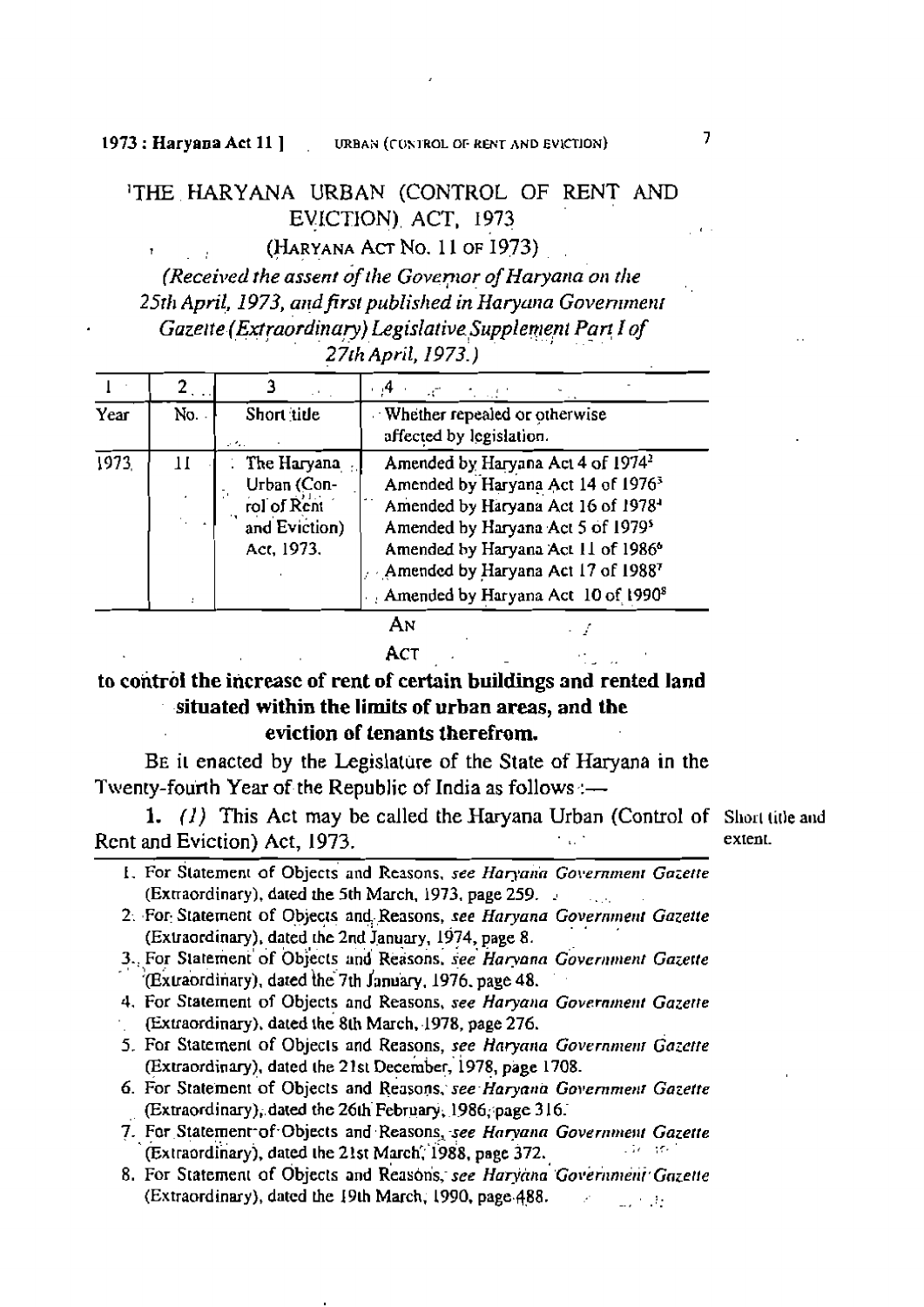(2) It **shall cx** tend to **all** urban **areas in Haryann** but **nothing**  herein contained shall apply to any cantonment area.

**l[3) Nothing** in **this Act shall apply to any building** the construction of which **is** completed **on or after** the commencement **of this Act for a** period **of** *ten* years from **the date of its completion.]** 

**Definitions. 2. In this Act, unless there is anything repugnant in the subject or context,-** .. .

- . (a) "building" means **any** building or **a part of building** ier for . **any purpose whether being actually used for that purpose or hot, including any land, godowns, out-houses, gardens, lawns, wells or tanks appurtenant to such building or the** furniture let therewith or any fittings affixed to or machinery **installed in &ch'building,** but **does,** noi **include a** room **in a**  horet, hostel w boarding **house** :
- *(b)* **"Controller"** means **any person who is appointed by the State Government** to **perfbrm** the functions **of a con** troller under **this Act;**
- (c) "landlord" means any person for the time being cntitled to **receive rent in respect'of any building or rented land whether on his own account or on behalf, or for the benefit, of any other person, or as a tnrstee, guardian; rkceivcr, executor or**  administrator for **any other vrson, and includes a tenant who sublets any building** or rented **land in** *[he* manner **hereinafter provided, and** every person **from time to time deriving title**  undcr a landlord ;

**?(d).** . **"non-residential building" means** a **building** being used- -

- **{i) mainly for** the **purpose** of business, **or** bade; **or** ,
- *(ii)* partly for the purpose of business or trade and partly for the **purpose of residence, subject to the condition that the person** who carries on business or trade in the building resides **there**  $:$  :  $\frac{1}{2}$  .  $\frac{1}{2}$  ,  $\frac{1}{2}$  ,  $\frac{1}{2}$  ,  $\frac{1}{2}$  ,  $\frac{1}{2}$  ,  $\frac{1}{2}$  ,  $\frac{1}{2}$  ,  $\frac{1}{2}$  ,  $\frac{1}{2}$  ,  $\frac{1}{2}$  ,  $\frac{1}{2}$  ,  $\frac{1}{2}$  ,  $\frac{1}{2}$  ,  $\frac{1}{2}$  ,  $\frac{1}{2}$  ,  $\frac{1}{2}$  ,  $\frac{$
- **Provided that if a building is let out for residential-'and nonresidential** purposes **separately to** more **than** one **person, I** . **the pornon thereof** let **our** for the purpose **of residence shall** , . not **be treated as a non-residential building.** , ,, . . , ,

1. For Statement of Objects and Reasons, see Haryana Government Gazette (Extraordinary), dated the 8th March, 1978, page 276.

2. **Substituted by Haryana- ACI 14 of 1g76 scctibn 2.** . - -... %.-, - , -- .. 1: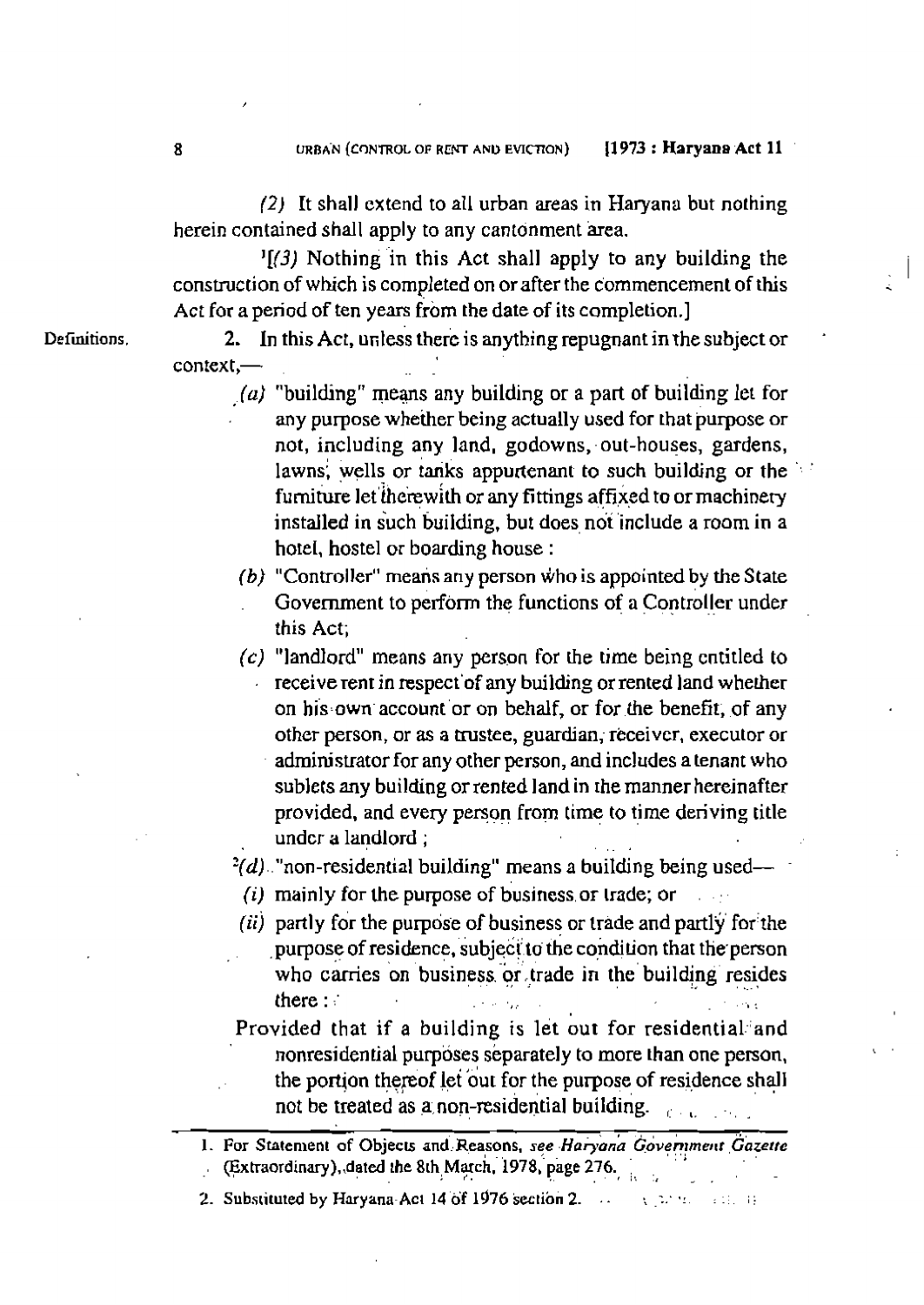$\Omega$ 

cу.

ħ.

 $14.7 - 7.$ 

- *Explanation*.— Where a building is used mainly for the purpose of business or trade, it shall be deemed to be a nonresidential building even though a small portion therof is used for the purpose of residence :1
	- (e) "prescribed" means prescribed by rules made under this  $Act:$ 
		- ( $f$ ) "rented land" means any land let separately for the purpose of being used principally for business or trade:
	- $(g)$  "residential building" means any building which is not a nonresidential building  $\mathbb{R}$ . 医神经细胞 计单位

roman (1995) (general station)  $(h)$  "tenant" means any person by whom or on whose account rent is payable for a building or rented land and includes a tenant continuing in possession after the termination of his tenancy and in the event of such person's death, such of his heirs as are mentioned in the Schedule appended to this Act and who were ordinarily residing with him at the time of his death, but does not include a person placed in occupation of a building or rented land by its tenant, except with the written consent of the landlord, or person to whom the collection of rent or fees in a public market, cart-stand or slaughter-house or of rent for shops has been framed out, or leased by a municipal, town or notified area committee;

 $(i)$  "urban area" means any area administered by a municipal committee, a notified area committee, Faridabad Complex Administration or any area declared by the State Government by notification to be urban area for the purpose of this Act.  $-17.4$ 3125.2

 $\pm 1.1$ 

3. The State Government may direct that all or any of the Exemptions. provisions of this Act shall not apply to any particular building or rented land or to any class of buildings or rented lands. ាវិនិយា  $\mathcal{L}$ 

 $4-(I)^{1/2}$  The Controller shall, on application by the tenant or the Determination landlord of a building or rented land, fix the fair rent for such bulding or rented land after holding such enquiry as he may think fit. Such fair rentshall be operative from the date of application.

έų.

of fair rent.

9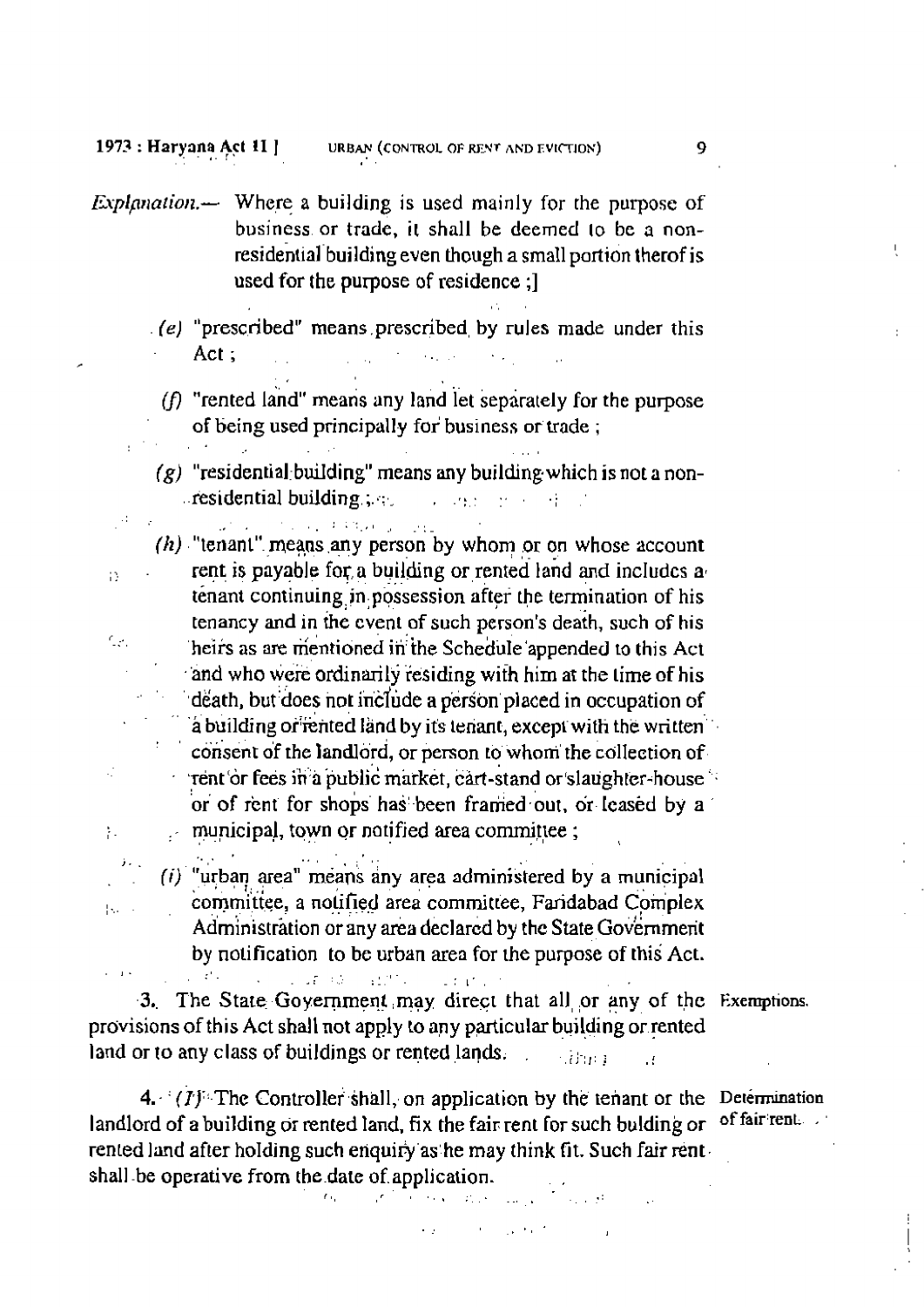$\mathbb{I}[(2)$  In fixing the fair rent under this section, the Controller shall first determine the basic rent which shall be,-

- $(a)$  in respect of the building the construction where of was completed on or before the 31st day of December, 1961 or land let out before the said date, the rent prevailing in the locality for similar building or rented land let out to a new tenant during the year 1962; and
- (b) in respect of the building the construction where of is completed after the 31st day of December, 1961 or land let out after the said date, the rent agreed upon between the landlord and the tenant preceding the date of the application, or where no rent has been agreed upon, the basic rent shall be determined on the basis of the rent prevailing in the locality for similar building or rented land at the date of application.)

(3) In fixing the fair rent, the Controller may allow an increase or decrease on the basic rent determined under sub-section (2), not exceeding twenty-five per centum of the rise or fall in the general leval of prices since the date of agreed rent or the date of appliction, as the case may be, in accordance with the '[average of All-India Wholesale Price Index Numbers, as determined by the Government of India, for the calendar year immediately preceding the date of application.]

(4) Notwithstanding that the fair rent for building or rented land has been fixed under the East Punjab Urban Rent Restriction Act, 1949 (hereinafter referred to as the 1949 Act), a landlord or tenant of such building or rented land shall be entitled to get its fair rent fixed under this section.

going all spring ways gain. an an

(5) Notwithstanding anything contained in this Act, the Controller may fix the fair rent on the basis of the compromise arrived at between the parties to the proceedings. Such rent shall be binding only between the parties and their heirs. i sanggun tem jilayin

Revision in fair rent in certain cases.

5.  $(1)$ . When the fair rent of a building or rented land has been fixed under section 4, no further increase or decrease in such fair rent, shall be permissible for a period of five years.  $\therefore$  shown  $\therefore$  such a

- the control of books and control of process parts 1. Substituted by Haryana Act 14 of 1976, section 3.
- 2. Substituted by Haryana Act 16 of 1978.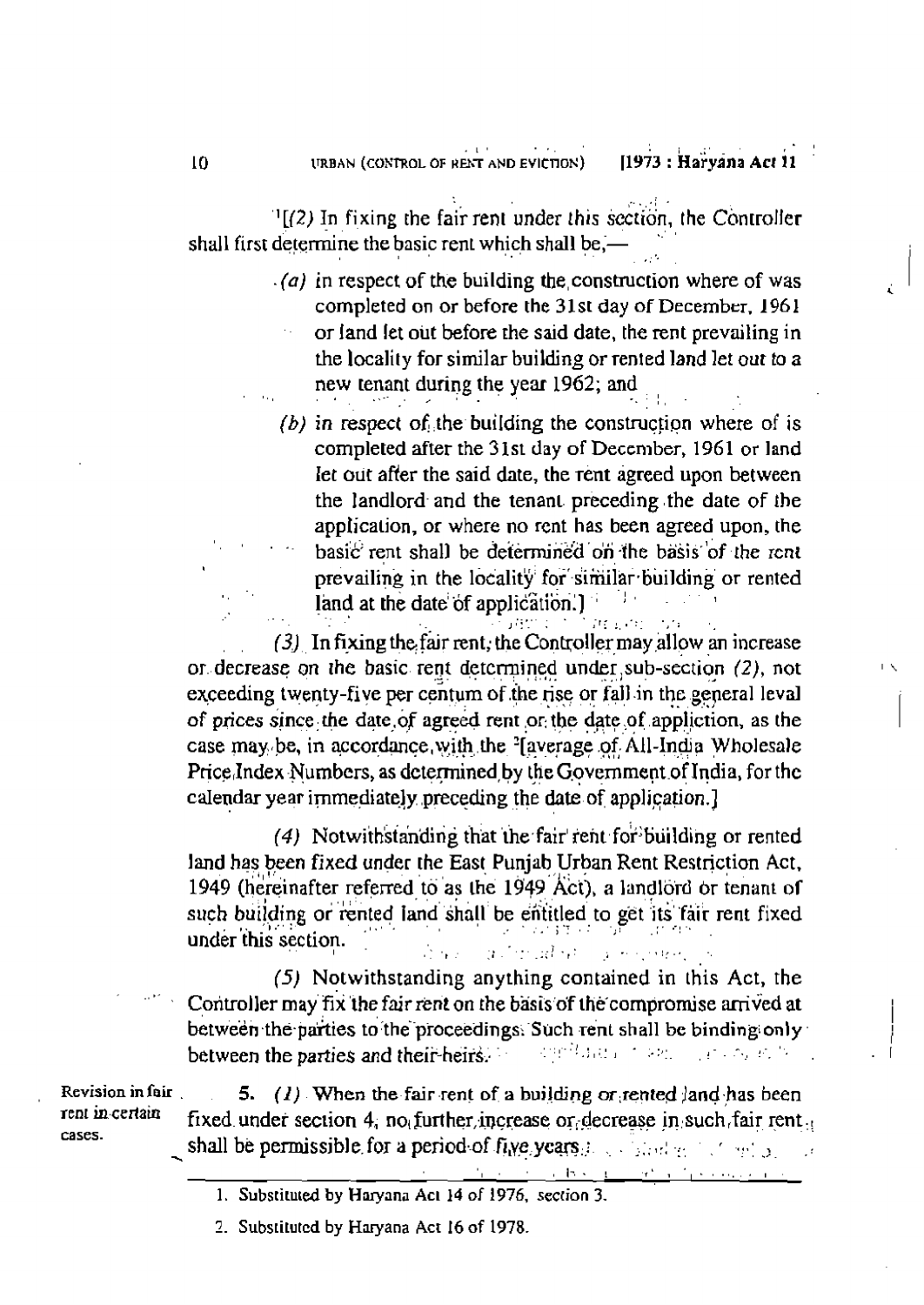**RECOGNIZED A STREET** state of the company of the com-1973 : Haryana Act 11 |

and an extent

Provided that an increase may be allowed in cases where any addition, improvement or alteration has been carried out at the expense of the landlord, and in the building or rented land which is in occupation of the tenant then at the request of the tenant.

Provided further that the decrease may be allowed in cases where there is a decrease or diminution in the accommodation or amenities provided.

(2) Any dispute between the landlord and the tenant in regard to any increase or decrease under this section shall be decided by the Controller.

6. Save as provided in this Act, when the Controller has fixed Landlord not to the fair rent of a building or rented land under section  $4 - \frac{1}{2}$ **Contract Contract** film a se

 $\therefore$   $\mathbb{R} \setminus \{a\}$  the landlord shall not claim or receive any premium or fair rent. other like sum in addition to fair rent or any rent in excess  $\sim$  cf. such fair rent, but the landlord may stipulate for and receive in advance an amount not exceeding one month's  $rent:$ 

e sa kara

 $\beta$  (b) any agreement for the payment of any sum in addition to fair rent or of rent in excess of such fair rent shall be null and void.

 $\mathbb{Z}^{13}$ [6A. (1) Notwithstanding anything to the contrary contained in Deposit of any other law for the time being in force, if a landlord refuses to receive, or grant a receipt for, any rent payable in respect of the building or rented land when tendered to him by a tenant, the tenant may apply to the Controller for leave to deposit the rent in his office, and the Controller shall receive the deposit, if, after examining the applicant, he is satisfied that there is sufficient ground for the application and if the applicant pays the fee, if any, chargeable for the issue of the notice here inafter provided.

(2) When a deposit has been received under sub-section  $(1)$ , it shall be deemed to be a payment made by the tenant to his landlord in respect of the rent due. The set the constitution of the constitution of the constitution of the constitution of the constitution of the constitution of the constitution of the constitution of the constitution of the constitution of the constitution of th and an eal and so-

 $11 (3)$  On receiving the deposit, the Controller shall give notice of the receipt thereof to the landlord and shall pay the amount thereof to him.l

claim anything  $\ln$  excess of  $\cdots$ 

rent.

 $\mathbf{f}(\mathbf{r}_i)$  .  $3.1 - 11$ and a star

 $\overline{11}$ 

1. Inserted by Haryana Act 16 of 1978.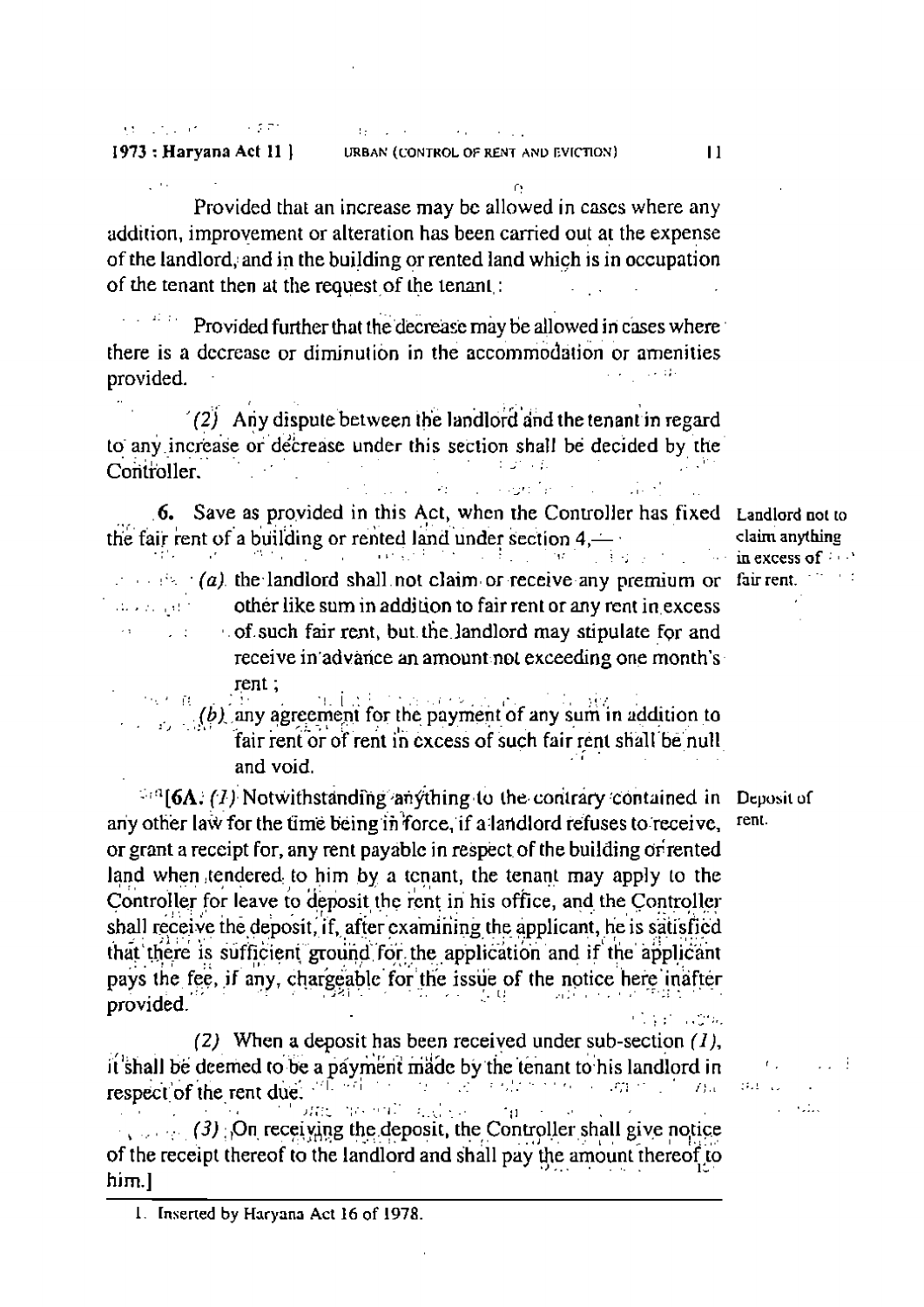Rent which should not have been paid may be recovered.

7. Where any sum has, whether before or after the commencement of this Act, been paid which sum by reason of the provisions of the Act should not have been paid, such sum shall, at any time within a period of six months after the date of payment, be recoverable by the tenant from the landlord who received the payment or his legal representative, and may, without prejudice to any other method of recovery, be deducted, within such six months, by such tenant from any rent payable by him to such landlord.

*Explanation*. - In this section the expression " legal representative" has the same meaning as is assigned to it in the Code of Civil Procedure, 1908, and includes, in the case of joint family property, the joint family of which the deceased person was a member.

Increase of rent on account of payment of rates, etc. of local authority.

 $\alpha$  and  $\alpha$ 

 $\Delta$  (  $\pm$  1) 8.  $(I)$  Notwithstanding anything contained in any other provision of the Act, a landlord shall be entitled to increase the rent of a building or rented land if after the commencement of the tenancy, a fresh rate, cess or tax is levied in respect of the building or rented land by any local authority, or if there is an increase in the amount of such a rate, cess or tax being levied at the commencement of this Act:

ċχ

j.

 $\overline{\phantom{a}}$ 

 $H_0/H_0$ 

Provided that increase in rent shall not exceed the amount of any such rate, cess, or tax or the amount of increase in such rate, cess or tax, as the case may be:

Provided further that such increase in rent shall be payable by the tenant from the date of despatch of the written notice of demand sent by the landlord under registered cover. The contract of the state

 $\sim$ (2) Notwithstanding anything contained in any law for the time being in force or in any contract, no landlord shall recover from his tenant the amount of any rate, cess Gr tax or any portion thereof in respect of any building or rented land occupied by such tenant by any increase in the amount of the rent payable or otherwise, save as provided in subsection  $(1)$ .

Landlord to provide certain amenities.

University of  $\sqrt{16.2 \times 10^{-2}}$ 化电压 网络 9. (1) If the amenities of electricity, sewarage or tap water supply have been made available in any locality by the State Government or a local authority, the tenant of the building or rented land of such locality shall be entitled to the enjoyment thereof subject to the provisions <sup>20</sup> 200 ដែល បានសំរេង អ្នកស្រាវជាប្ hereinafter contained.

the classification and contractions.

سفار وواست الرازي بالمراريح والمرار

12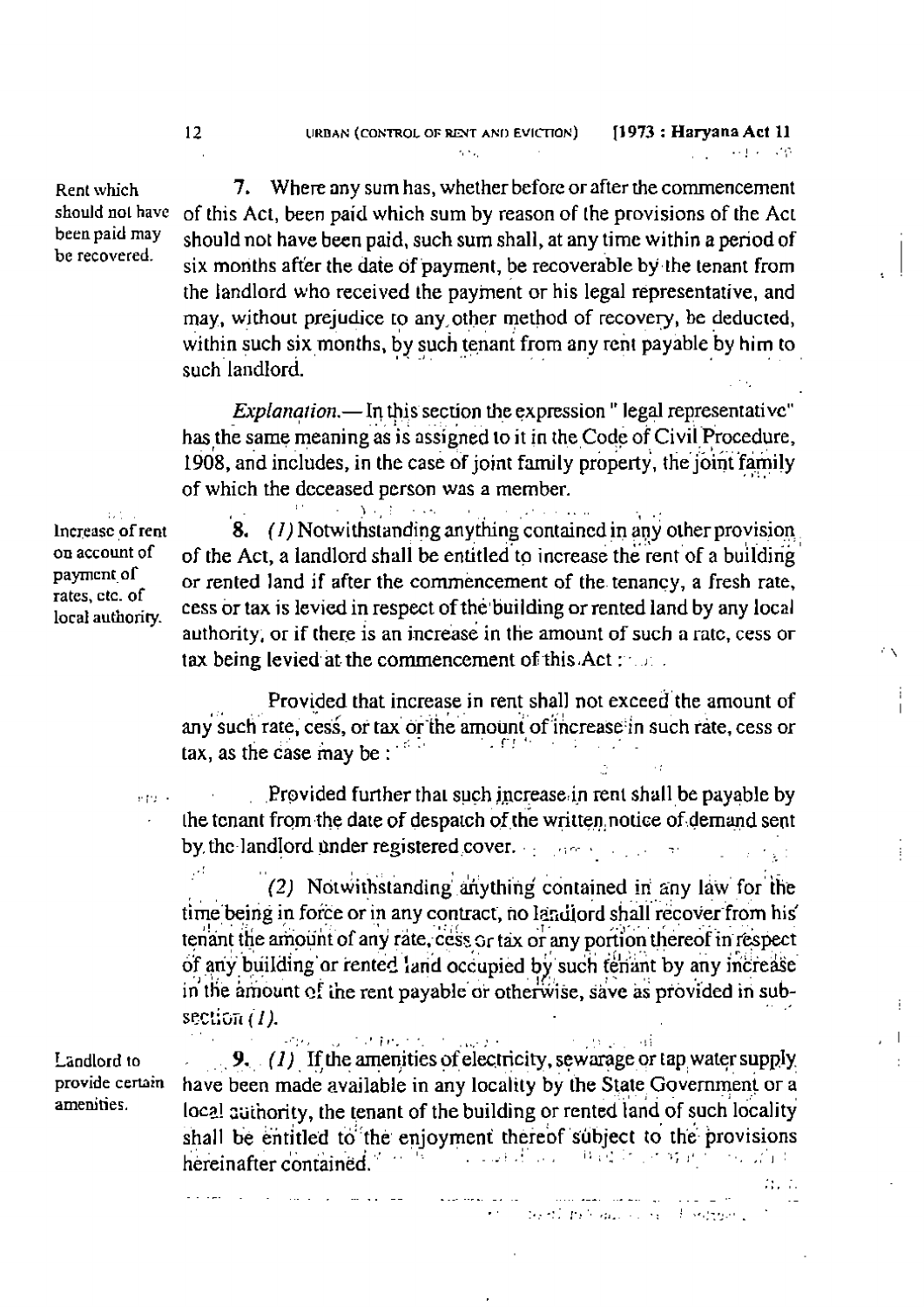*(2)* **If** the landlord **at the written request** of **the** renanr **fails to agree in** wriling *to* provide **all** or **any of the amenilics within a period of**  thirty **days** or **fails** to **provide the same wirhin a period of ninety days of such request, the lenant may apply to the Controller for thar purpose.**  The Controller **may, on such application** by **the tenant and after such enquiry as he may deem fit,** permit the **tenant to have such amenity at**  the cost of **the landlord** on such conditions **as** he may deem **proper. The tenant shall** be **entitled to deduct the expenses incurred by him** in **providing the amenity from the rent payable to the 1andlord till** the **full**  amount is realised :

**Provided that the rate of deduction of such expenses shall** not **excecd** fifty **per: centum of** the **amount** of **rent** :

**Provided** funhcr **that the Controller may reject the application if he is satisfied thar such an.** order **wi** 11 -cause **undue hardship to the landlord, keeping in** *view* his **source of** income, **or** would **involve expenditure incommensurate with the benefit sought to** he **achieved.** 

**(3)** The Controller **may fix the extent and speciIications of**  t hc **amenity as far as possible keeping in view the circumstances of** the case and also the estimated cost thereof.

**1** 

-., **(4).** . **After the** amenity **has .been provided,. the tenant shall**  - **immediately.** thereafter. **send .he details of the expenses incurred by .him**  . , **to** the **landlord.** ' - : ., \_ .. , ,. .

**(5) Ln** case of **dispute** as **regards thr: quantum of the amount spent** for **providing** the **amenity, the .same shall** he **decided by the**  Controller after enquiry on an application made to him.

 $(6)$  The landlord shall be entitled to enhance the rent of the **building or the rented land to the extent of eight per centum per annum of the amount spent for providing such amenity from the date the amenity** is **provided-:** :, ,, , - ,,

Provided that where the tenant has initially incurred the **expenses** for **providing** such amenity, **the enhancement of rent shall riot be allowed till the amount-spent by the tenant has been realized.** 

' ,-

. . 10. (1) No landlord shall, without just and sufficient cause, cut off Landlord not to or wothhold any of the amenities enjoyed by the tenant.

amenities.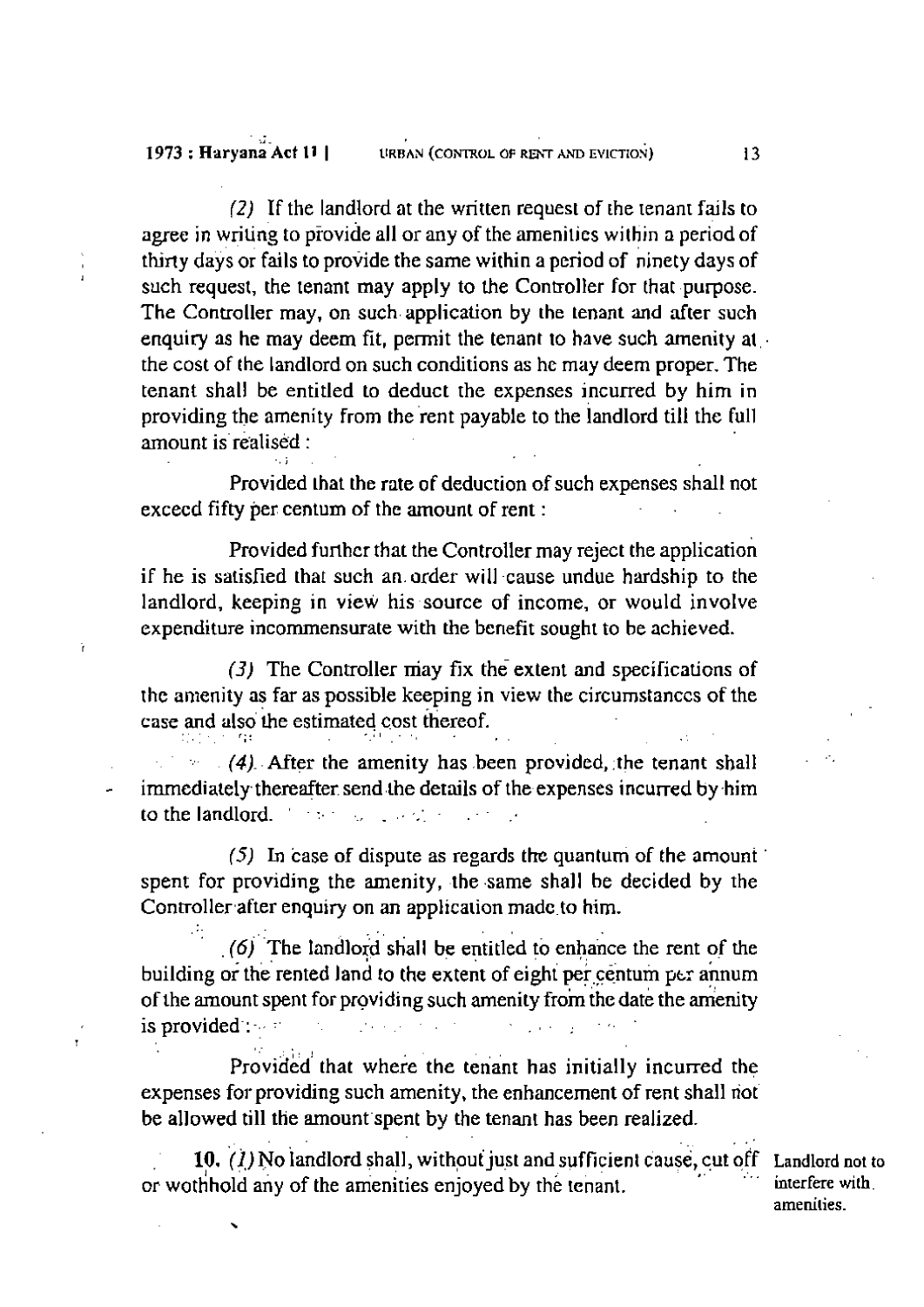rhe ControlIer may **make an order directing** the tenant io **put** the **land-lord** ' in possession of the building or rented land and if the Controller is not so **satisfied he shall** make **an** order rejecting **the application** :

**Provided** that **the** Controller **may give he tenant a** reasonable time for **putting** the **landlord** in **possession of** the **building** or rented **land and may extend** such **time** *so* **as** not-to **exceed** three months **in** the **aggregate.** , ,

**(3) A landlord may apply** to **the** ControlIer For **an** order directing the **tenant** to **put rhe landford** in possession- '

 $(a)$  in the case of a residential building, if, —

- **(i)** he **requires it** for **his own occupation, is** nor **occupying another residential building in** the **urban area concerned**  .. **and** hasaot **vacatcd such building without suificicnt cause after the** commencement **of** the **1949 Act in the said urban**  - **.area;**
- **'[(ii) he requires it for use an** office **or consultingroom by his**  , , **son who intends** to **start practice as a lawyer, qualified**  architect or chartered accountant or as a "registered **practitioner" within the meaning of that expression used in the** Punjab **Medical** Registizilior! **~ct, 19 16, tlik Punjab**  Ayurvedic and Unani Practitioners Act, 1963, or the **'Punjab Homeopathic** Practi **tibners 'Act, 1965, or for** the residence **of** his **son who is married** :

Provided **that such son is** not **occupying in** the **urban**  :I . -. area **concemed** any other: **building** for **use as** office. **consulting** room **or,** residence, **as the:ease may** be, **and**  . - **has not vacated ,it without sufficient, cause after** the commencement of the 1949 Act ;]

**(iii) it was let to** the'lenant **-for** use' **as residence by** reason **of**  his **being in the service or employment of** the **.landlord,**  and **the tenant has ceased, whether** before or after **the commencement** of **this Act, to be in,.such** service or **employment** : ,.'.

Provided that where the tenant is a workman who has been discharged or dismissed by the landlord from

, , , **<sup>k</sup>**

<sup>1.</sup> **Subslituted by Haryana Act 16 of 1978.**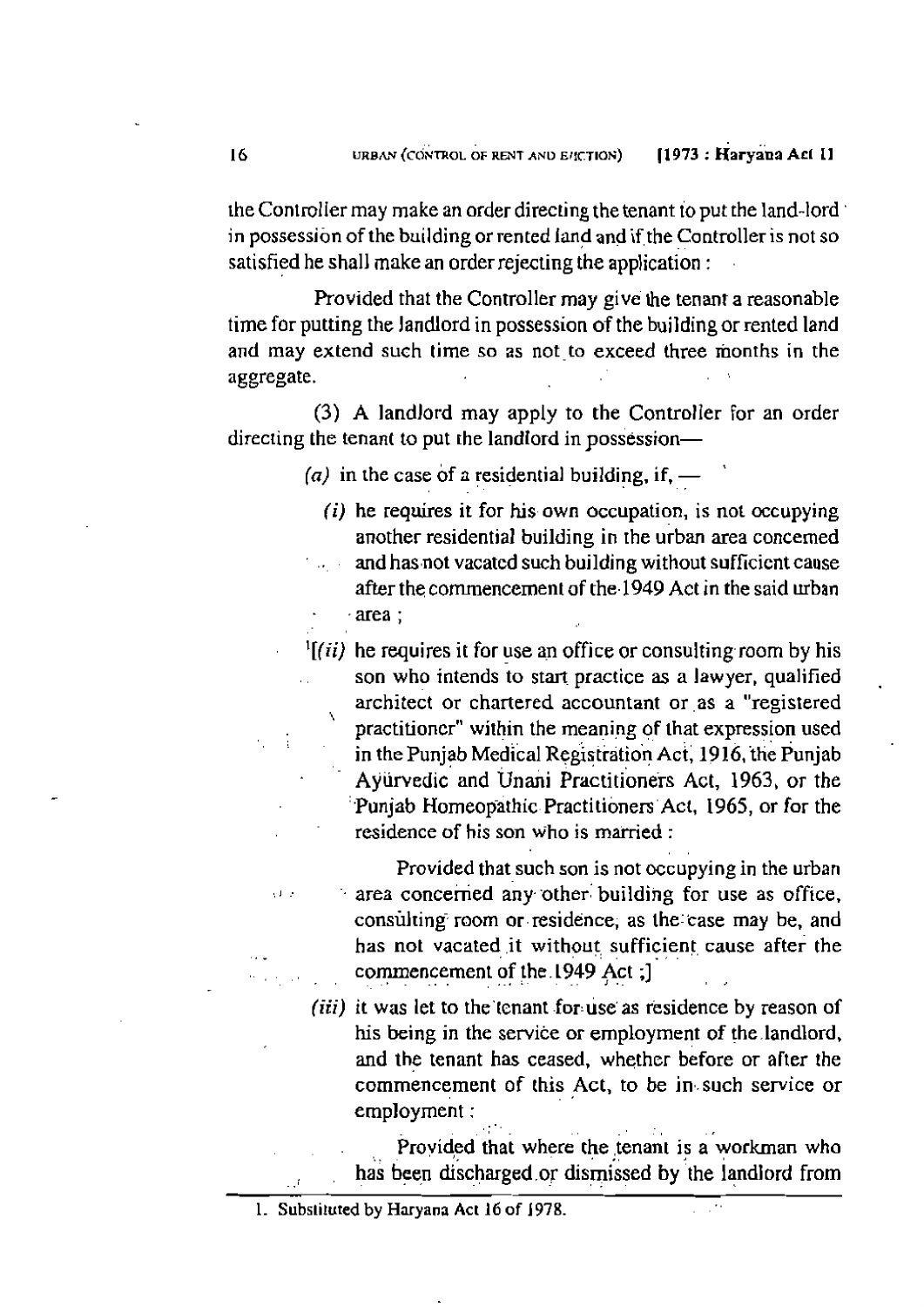his service or employment in contravention of the provisions of **the Induslrial disputes Acr,** 1947, *he* **shall** not be liable **to be evicted until** the **competent authority** under **that Act confirms the** order of **discharge or** dismissal made **againsl**  him **by** the **landlord** ;

- *(iv)* the **tenant** has **already in** his **own possession a residential building** or subsequen **1** l **acquires** possession of, ar erects, such a **building reasonably** sufficient for **his requirement**  in the urban **area** concerned ;
	- **(v)** he is **a member of:** *the,* **mmed forces** of the Union of **India and requires it ior the** occupation of his family and produces a certificate, from the prescribed authority **referred to in section 7 of the Indian Soldiers (Litigation)** Act, 1925, that he is serving under special conditions within **the meaning of section 3** of **that Act.**
- *E,rplanatiou,-For* **the purposes,of this sub-clause "family" means such**  relations **of the landlord** as **ordinarily** . **live** . **with** him **and**  are dependent upon him ;
	- *(b)* **iri** the **case of rented land, if he requires it** for his own **use.**  is **not** occupying in **the** urban **area concerned for the..**  purpose,of **his, busines any** other rented **land and has** not **I**. vacated such rented land without sufficient cause after . thc commenccment **of the 1949 Act;** . ,. . >
		- (c) in the case of any building or rented land, if he requires it to **carry out any building work at** the **insrance** of the **State**  Government or local authority or any improvement trust **under** some improvement or **dcvelopmcnt** scheme or if **i** <sup>t</sup> **has become unsafe** .or **unfit.** for **human habitation** :

**Provided that** where **the** tenancy **is** for **a specified** , **period agreed** upon **between the landlord and the tenant, the** landlord shall not, **except under** sub,clause **(11) of clause** , *(u),,be* **entitIed to apply** under **this sub-section before Ihe**  expiry of such period :

**Provided** further **that where** the **landlord** hus **obtained'**  ... possession of a resideritial building or rented land under the provisions of sub-clause (*i*) or sub-clause  $(v)$  of clause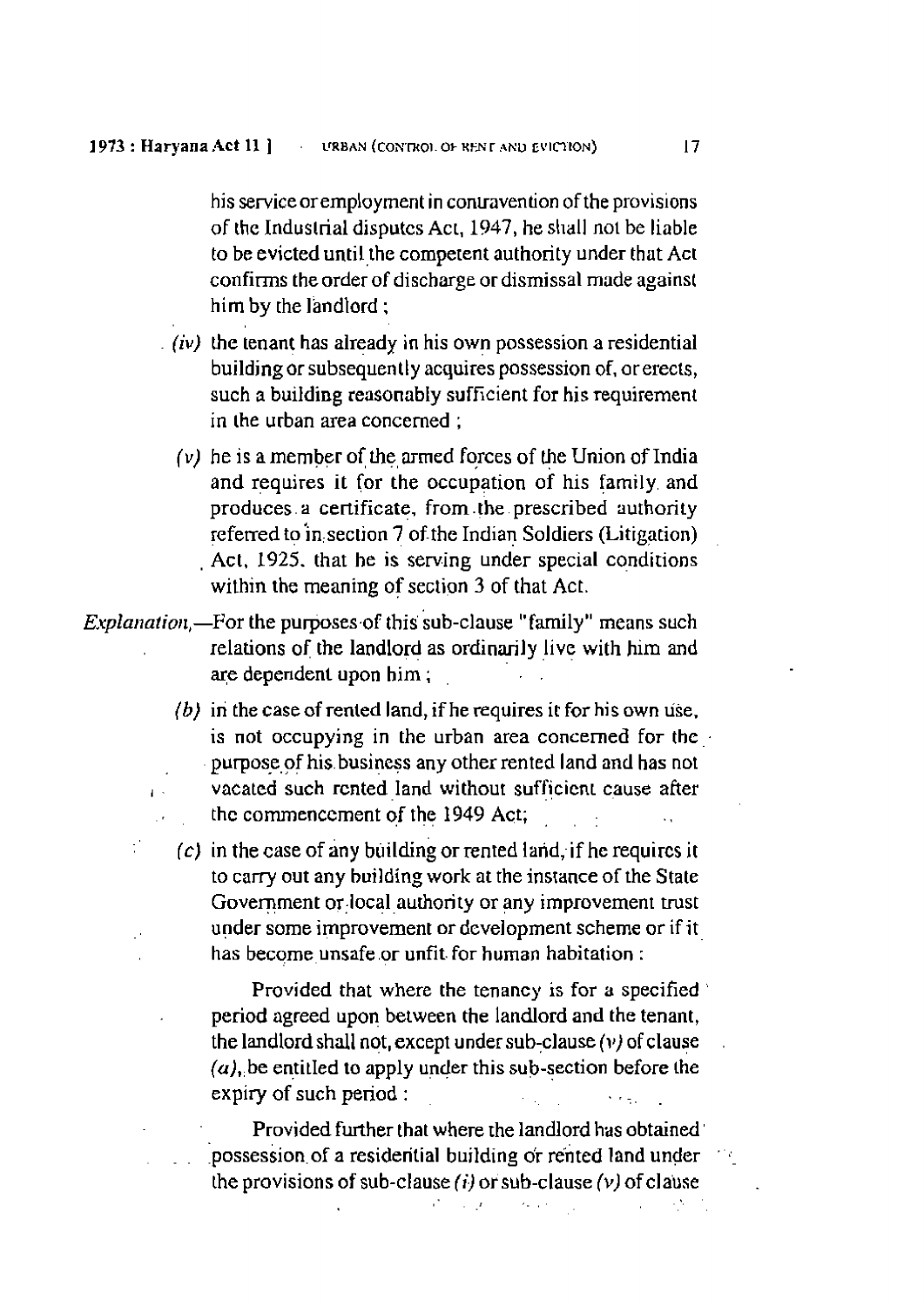*(a)* **or** clalise *(b),* he **shall not be entitled to apply** again urider (he said **provisions** for the **possession of any** other ' **building or rented land of** the same,class :

provided **further that where a landlord has** obtained **possession of**  any building under the provisions of sub-clause *(ii)* of clause  $(a)$ , he shall not be entitled to apply again under **he** said **sub-clause for** the **possession of any** other **building for** *the* **use or** for **the residence, ai** the **case may** be, of **the same** son.

 $\frac{1}{2}$   $(3A)$  In the case of a non-residential building, a landlord who **stands retired or discharged <sup>2</sup>[ ] [from the armed forces of the Union of India or who was a** minor **son at the time of death of** the **deceased**  landlord, **and requires it** for **his perSonal** use, **may within a period of**  three **years from** the **dare** of retirement or **discharge or attaining the** age of eighteen **years, as the case may be,, apply to** the Controller for an order **dire~ting** the **tenant to put the landlord** in **possession** :

**Provided that where the landlord has obtaincd** possession **of a** <sup>I</sup> **non-residen tial building under this sub-section,** he **shall** not- be entitled to apply again for the possession of any other non-residential building **of the samc class.]**  $\qquad \qquad \qquad$ , ... ,..

**(4) The Controller** shall, **if he is satisfied thai the claim** of **the**  landlord **is bonafide,** make **an order directing thc** tenant to **put the** landlord in possession **of** the **building** or **rented land on such date as may** be **specified by the Controller and if the Controller is** not **so satisfied, he shall make an order rejecting the applic-ation** :

**Provided that the Controller may give the tenant a reasonable**  time for **putting the landiord in possession of th'e building or rented land and may extend such time so asmnot to exceed three months in the aggregate.** . .

 $(5)$  Where an application is made under sub-clause  $(v)$  of **clause (a)** of **sub-section** *(3),* **it shall be disposed off, as far** as **may** be, **within** a **period of one month and** if **the claim of the hdlord is accepted, the** Controller **shall make an order directing the tenant to put the landlord in possession of the buj Iding on a date** to **be specified in the order** and **such date** shall not **be later than fifteen.days** from **the date of** the **order.** 

- 1. **Tnsened by Haryana Act 16 of 1978.** '
- **2. Omitted by Haryana Act 5 of 1979.**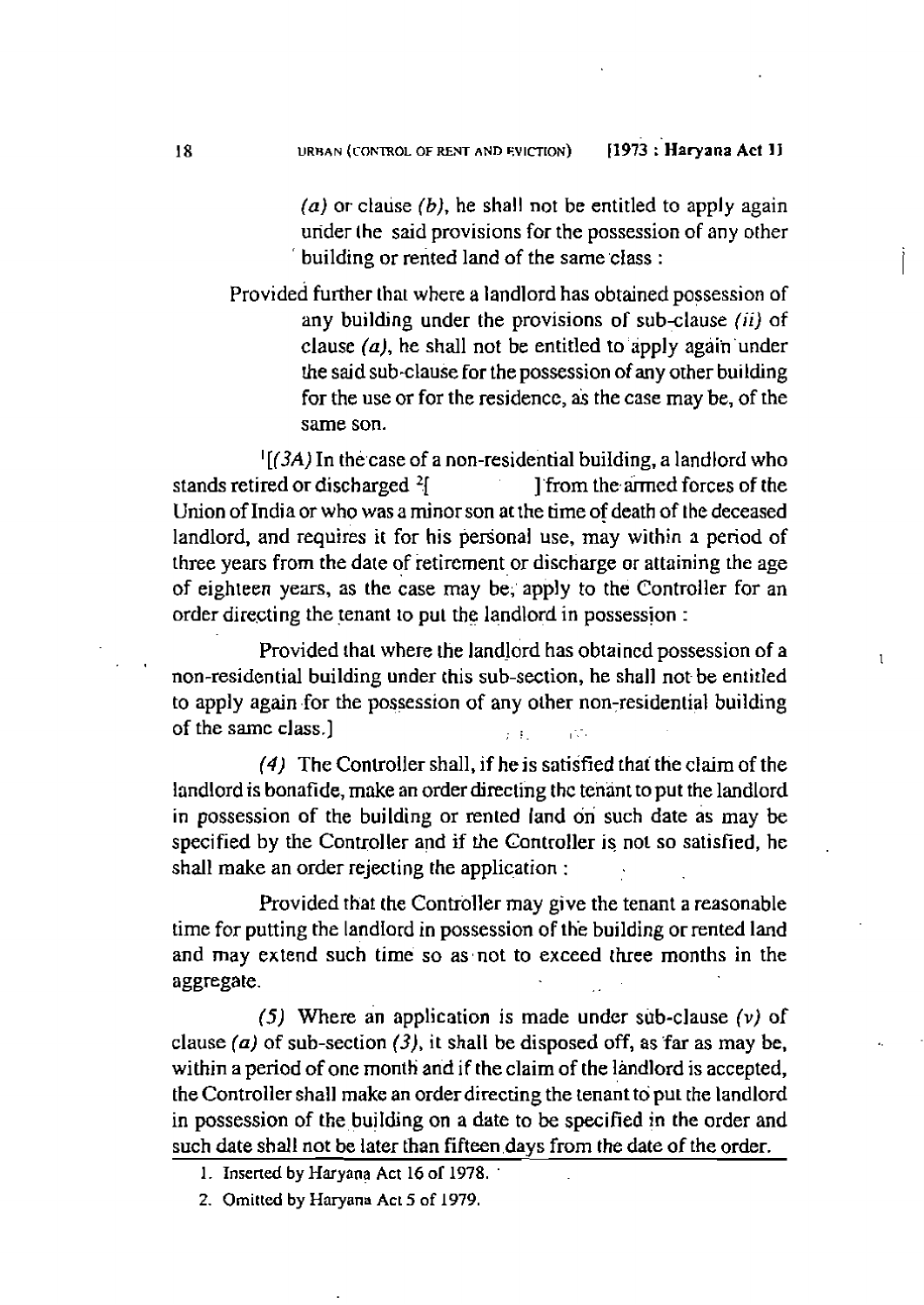1973 : Harvana Act 11 1

**(6)** Where a **landlord, who has obtained** possession **of a building** or **rented land in** pursuance of **an order under** sub-clausc **(iJ** of **clause (a)** or **clause** *(b)* **of sub-section (31, does not** himself occupy **it or if p~ssession was obtaincd under sub-clause (v) of** clause (a) **OF sub**section (3), his family does not occupy the residential building, or if possession **was** obtained **by** him **on** behalf **of** his **son** in **pursuarice of an order urider sub-clause (ii)** of **clause (a) of** sub-seciion **(3),** his son **docs**  not **occupy** it for the **purpose for** which possession was **obtained,** I[for **a**  continuous period of **twelve** months from he **date** of **ob~aining** pnssession or if **possession was obtained under sub-section (3A)** he does **not** occupy it **for his** exclusive **personal use,** for **a continuous period of three yearslor** . **where a landlord** who has **obtained pos&ssion** of **B building** under **clause (c]** of **sub-section** *13)* **puts that building** to **any** use or lets it **out to** my **tenant other than the tenant evicted from** it. **the** tenant **who** has been cvicted may' **apply to the** Controller **for an order dirccting thar** the possessjon of **such~building or rented land shall be restorcd to him and the** Controller **shall make an** order **accordingly.** 

(7) ' **Where** the ControlIer **is** satisfied **that any applicadon made**  by **a landlord** for *the* **eviction of a tenant is frivolous or vexaljous,** the **controller may direct that compensation not** exceeding **five** hundrcd **rupees** be **paid by such landlord to** the **tenant.** 

**'113-A.** (*I)* Where the application is made by a landlord who is or Special member of the Armed Borces of the Linion of India within one procedure for **was a member of the Armed-Forces of the Union-of India within one procedure I** disposal of **vear prior to or after the date of his retirement or discharge or within one** year from the date of commencement of the Haryana Urban (Control of  $\frac{1}{\text{certain cases}}$ ) Rent **and** Eviction) **Arncndment Act, 1986, whichever'is later, on** the **ground** mentioned **in** sub-clause **(1) of** clause **(a)** of **sub-seccion** (3) of **section 13, the** iame **shall** be **dealt with in accordance with** *the* **procedure specified in this** section.

<sup>3</sup>[Provided that in case of death of such landlord, his widow and in the case of death of such widow, his child, grandchild or widowed daughter-in-law whb w& **dependent upon** him **at** the time of **his death shall** be entitled lo **make** an **application** uvder this section **to the**  Controller,-

> *(a)* **in the** case **of death** of **such landlord** before **the**  . commencement of **the .Havana. Urban** ,(Control of Rent

**3. Added** by **Haryanii Act 1** 7 of **1988.** .. .

**applicalion' in** 

, .

19

<sup>1.</sup> Substituted by Haryana Act 16 of 1978.

<sup>2.</sup> **Inserted by Haryana Act 11 of 1986.**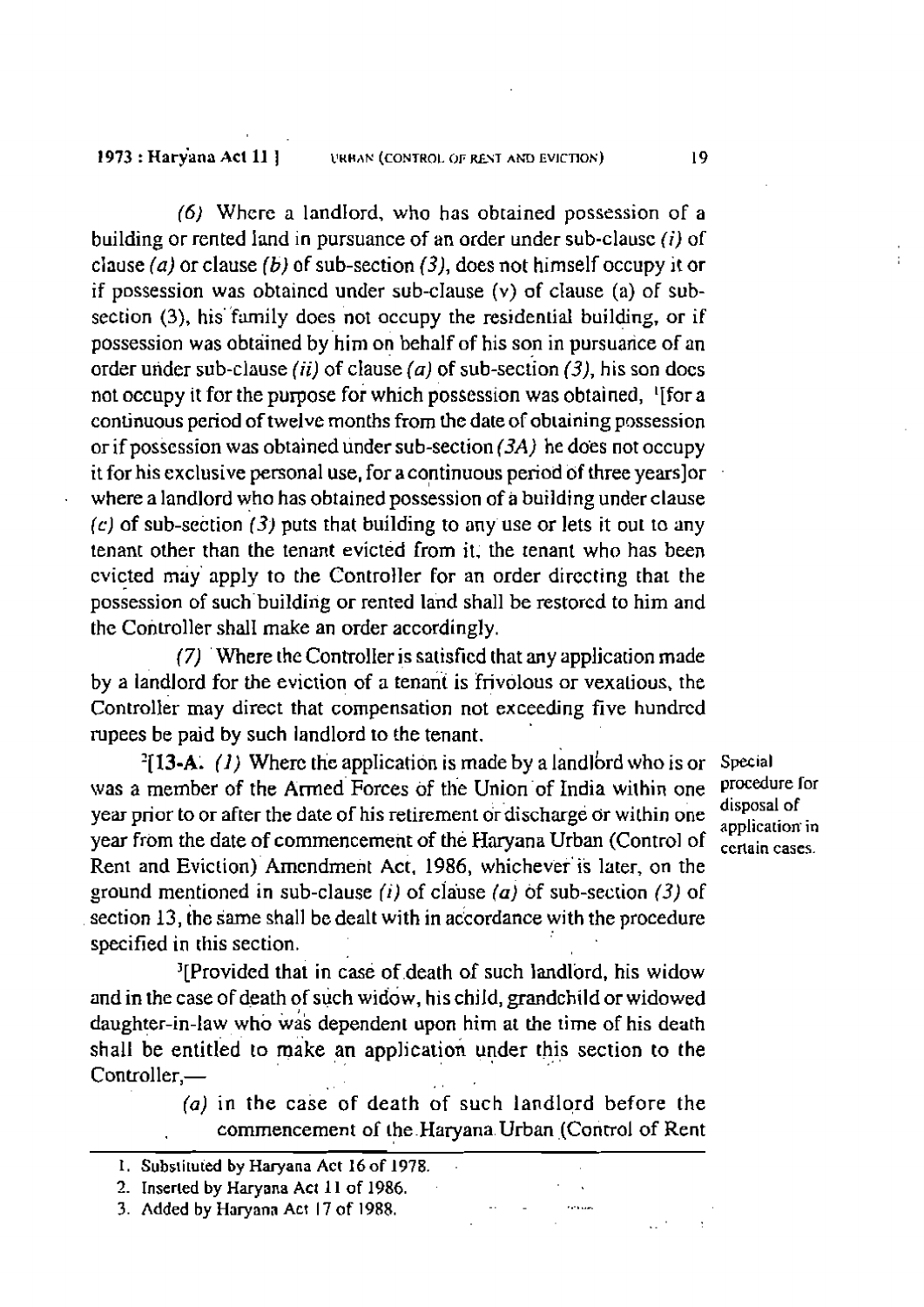**and** Eviction) **Amendment Act, 1988,** within one **year** of **such commencement** ;

i

- *(b)* **in the case- of death of such landlord** after **such commencement, but before the date of his** retirement or discharge, within one year of the date of his death;
- **(c) in the** case **of death of** such **landlordafter such** , commencement and the date of his retirement or discharge, **within** one **year** of **the date of** such retirement **or discharge;**

**and on** the date of such **application the right** lo **recover** the **possession of the** residential buildng **which belonged to such landlord** . , **at** the **time** ., of his . death **shall accrue** to **the applicant.]** , .

- *'[(JA}* Where **an application** is **made by a lanlord** who **is or was**  an employee of Government of India or of Government **of Haryana or** of **any State owned Board of Corporation of I-Iaryana within one ye\*** prior **to** or **after** the **date of his retirement** or **within, one year** from the **date** of  $r$  commencement of Haryana Urban (Control of Rent and Evicrion) **Amendment Act, 1990,** whichever **is** laier, on the ground mentioned in sub-clause  $(i)$  of clause  $(a)$  of **sub-section** *(3)* of **seition 13, the sameshall be dealt with**  in accordance with the procedure specified in this section.]
	- **(2)** The Controller **shall** issue summons,.in **relation to every**  application referred to in sub-section *(1)*, in the form , appended to this Act.
	- *(3)* (a). The Controller shall, in addition to, and simultaneously **yi th. the issue of** summons for service **on** the **tenant, also dircct the** summons to be **served by registered** post, **acknowled&meht due, addressed** to the **tenant or his agen\**  empowered to accept **the service at** the **place, where** the **tenant or his agent actually and voluntarily resides or carries on bisiness or personally works for oain and may.** if **the** !? **-7**  ' ' **circurnstanceb** of the iase **to require,** also **direct the** ' **publication of** the summons **in a newspa'&** circulating **in**  : **the Iabality ii wbith** the **tenant is'last known** to **have resided** or **carried** on **business** or **personally worked** for '\_,I. , , **gain.** . .
	- **(bj** .. **'~hen'an** . **acknowledgement purporting to be signed by**  [he **tenant** or his agentis received by the **Controller** or **the rcgistercd micle con taining the** summons is **rcceivcd~back**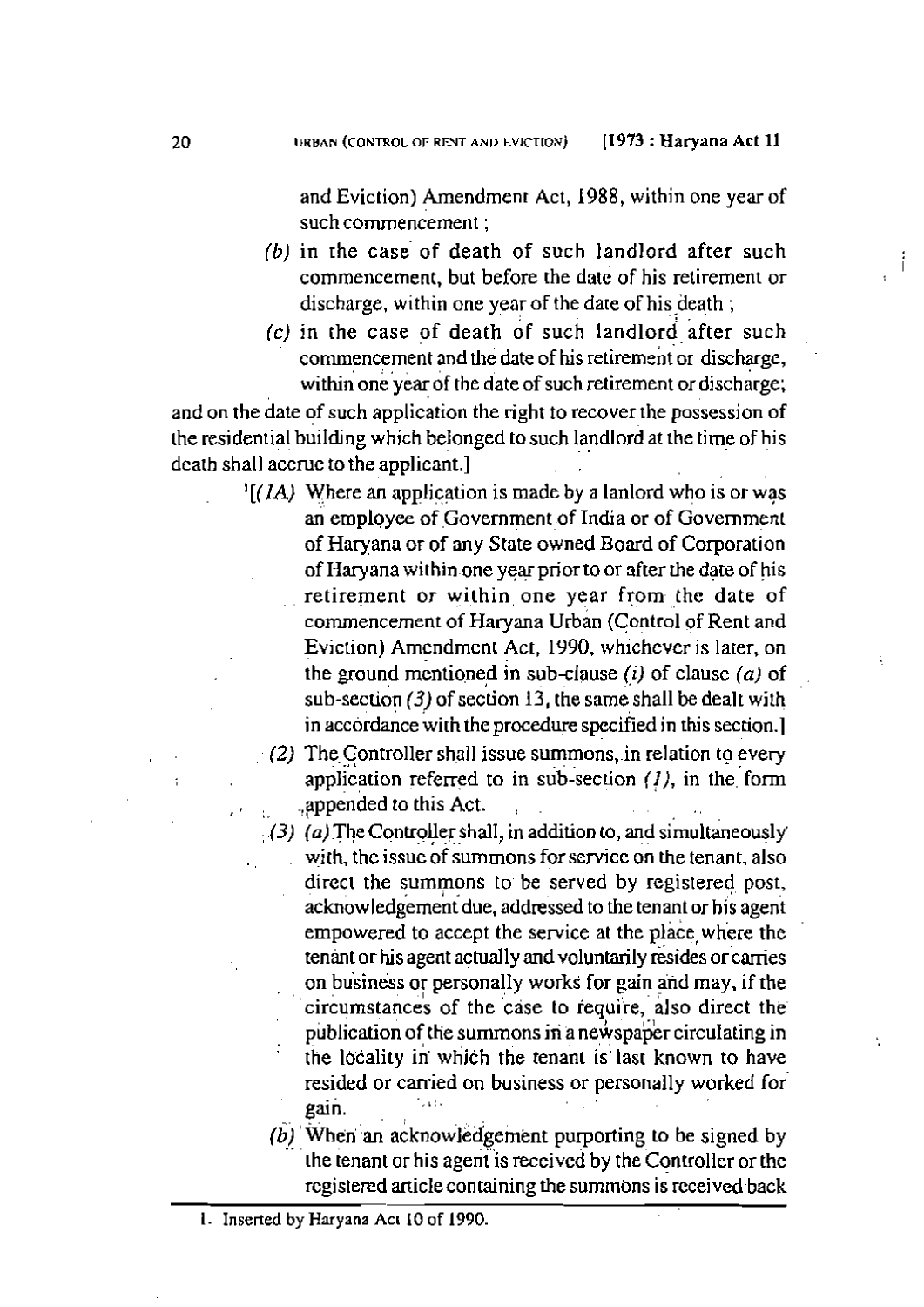**with an endorsement** purporting lo **have been made** by **a**  postal employee to **the** effect **that** the **tenant** or **his agent had refused** to **take delivery of** the registered article, the Controller **may** declare that there **has been a valid** service of **summons.** 

- **(4)** The **tenant** on **whom the** summons **is duly served** (whether in **t he ordinary way** or **by registeredpost)** shall not con **test**  the **prayer** for eviction **from the residential building** unless **he files an affidavit stating the grounds** on which he **seeks <sup>I</sup>**to **conlest** the **application** for cviction **and obtains** leave **from the** Controller as **hereinafter provided** ; **and in default**  of **his appearance in pursuance of** the summons or **his**  obtaining **such leave,** the statement **made** by **the landlord**  in the **application for** eviction **shall** be deemed **to be admitted by the tenanr** and the **applicant shall** be *enti* **tkd**  to an order **for** eviction on the **ground aforesaid.**
- **(5)** he on troller **shall give** to **the** tenant leave **to** con **test the** . **application** if the **affidavir** filed by the **tenant** discloses **such**  facts as **would** disentitle **the landlord** from obtaining **an order for** the recovely of **possession of** the **residential building on** the **ground specified in subclaux (i) of clause (a)** of sub-section **(3) of section 13.**
- **(6) Where leave is granted** to **the tenant** to contest **the**  application, the Controller shall commence the hearing **of the application** as **early as practicable.**
- (7) **The** Controller **shall, while holding an inquiry** in a **proceeding to which this section applies, follow** the **practice** and **procedure of** a Court **of Small Causes,**  including the **recording** of **evidence.**
- (8) **No appeal** or second **appeal** shall lie **against an order** for **the movery** of **possession** of **any residentid** building **made**  , **the controller** in **accordance with the, procedure**  specified **in** the is section.

**Provided that** the **High Court** may, for **the purpose of satisfying** itself that **and, order made by the** Conroller **under this section** is according **to** law, call for the **records**  of **the case and pass** such **order in rcspect** thereto **as it thinks** fit.

*(9)* Where no **application has been made** the **High** court **for**  revision, the Controller **may** exercise **the** powers of rcview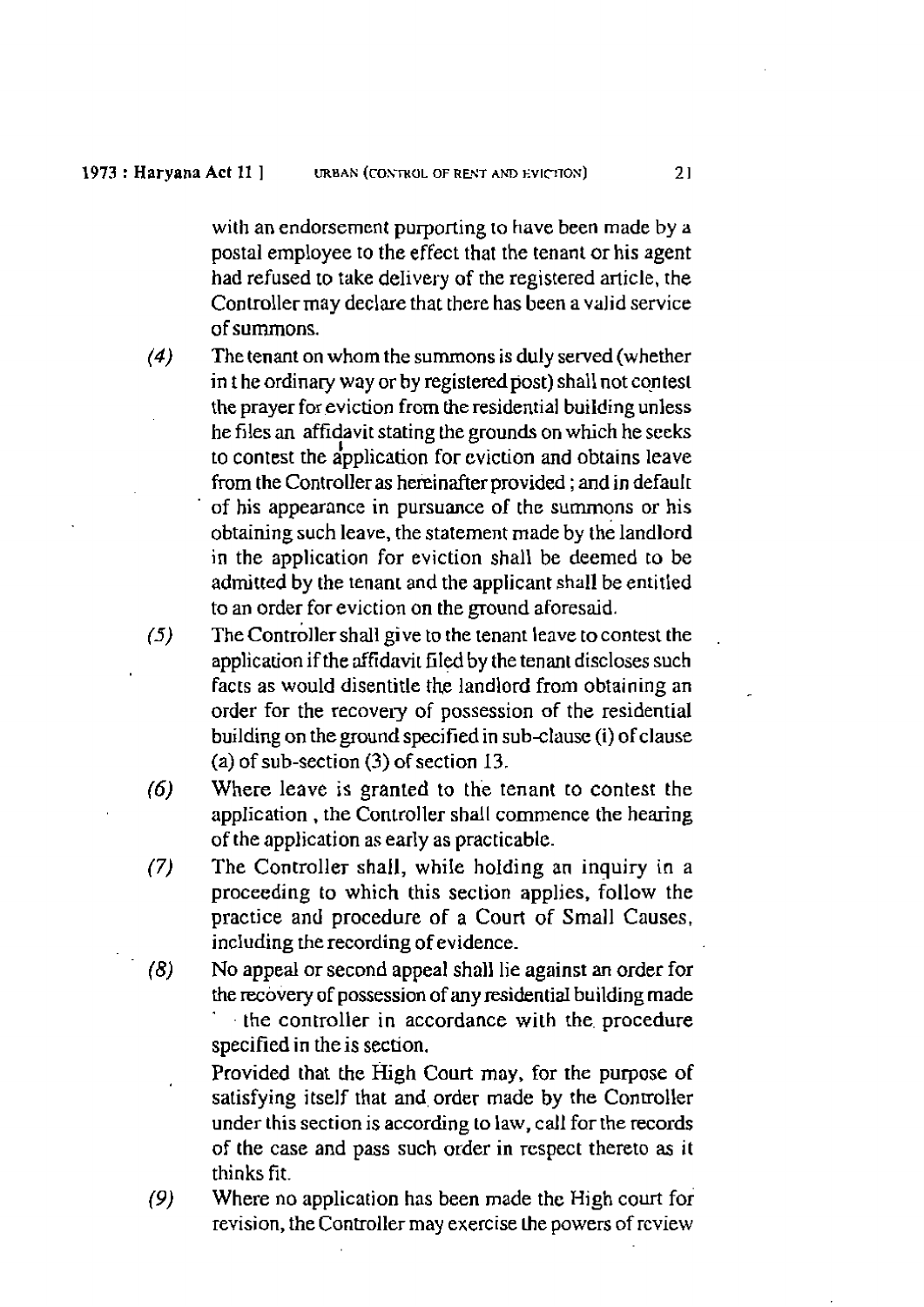- *(1* **0) Save as** otherwise **provided in this section, the procedure for** the **disposal of** the **application for** eviction **shal I** be **the same as the procedure** for **the disposal of applications by**  the Controller.
- *(I* **1) The provisions** of **the** section or **any** rule **made** thereunder shall have effect notwithstanding anything inconsistent **lherewj** th **contained else** yhere **in the Act or in any other**  law for the **time being** in **force]**

**14.** The **Controller shall summarily reject any application under sub-section '(2)** or **(3) of section 1 3** which **raises substantially the issues as have been finally decided** in **any** former **proceedings** under **rhis Act.** 

**15. (1)** The **State Govcmemnt** may, by **a** general or **special order, by notification, confer on** such **officers and authorities** as it **may think** fit, the **powers of appellate authorities for the purposes of rhis Act, in such area or** in **such** classes **of** cases **as may** be **specified in** the **order.** '

(2) **Any person aggrieved by an** order **passed by the Controller may, within thirty days** from the **date** of **such order** or **such** longer **period as the appellate authority may allow for rcasons to be recorded** in **writing, prefer** an **appeal** in **writing to the appellate authority having jurisdiction. In computiq** the **period of thirty days the time taken to obtain a certified copy** of the **order appealed against shall bc excluded.** 

**(3) On such appeal being preferred,** the **appellate authority may**  order **stay of further proceedings in the matter pending decision on the appeal.** 

**(4)** The **appellate authority shall decide the appeal after** send **ng for the records of** the **case** from **the Controller and after giving the parties an opportunity** of **being hered and, if necessary,** dter **making such further inquiry as it thinks fit either personnaly or** through **the Controller.** 

**(5) The decisions of the appellate authority and** subject to such **decision,** the **order of** the **Controller shall be final and shall not be liable to be called in question in any** court **of law except as provided in sub-section-**  *(6)* **of this section.** -.

 $\sqrt{2}$ 

**(6) '~heHighCourt],asrevisionalauthority,may,atanytime, on its own motion or on the application of any aggrieved party, made** 

**1. Substiluted** by **Haryana Act** 16 **of 1978.** 

**Decisions which havc becornc** final **not** ro be reopened.

**Appellate** and **revisional authoriries.**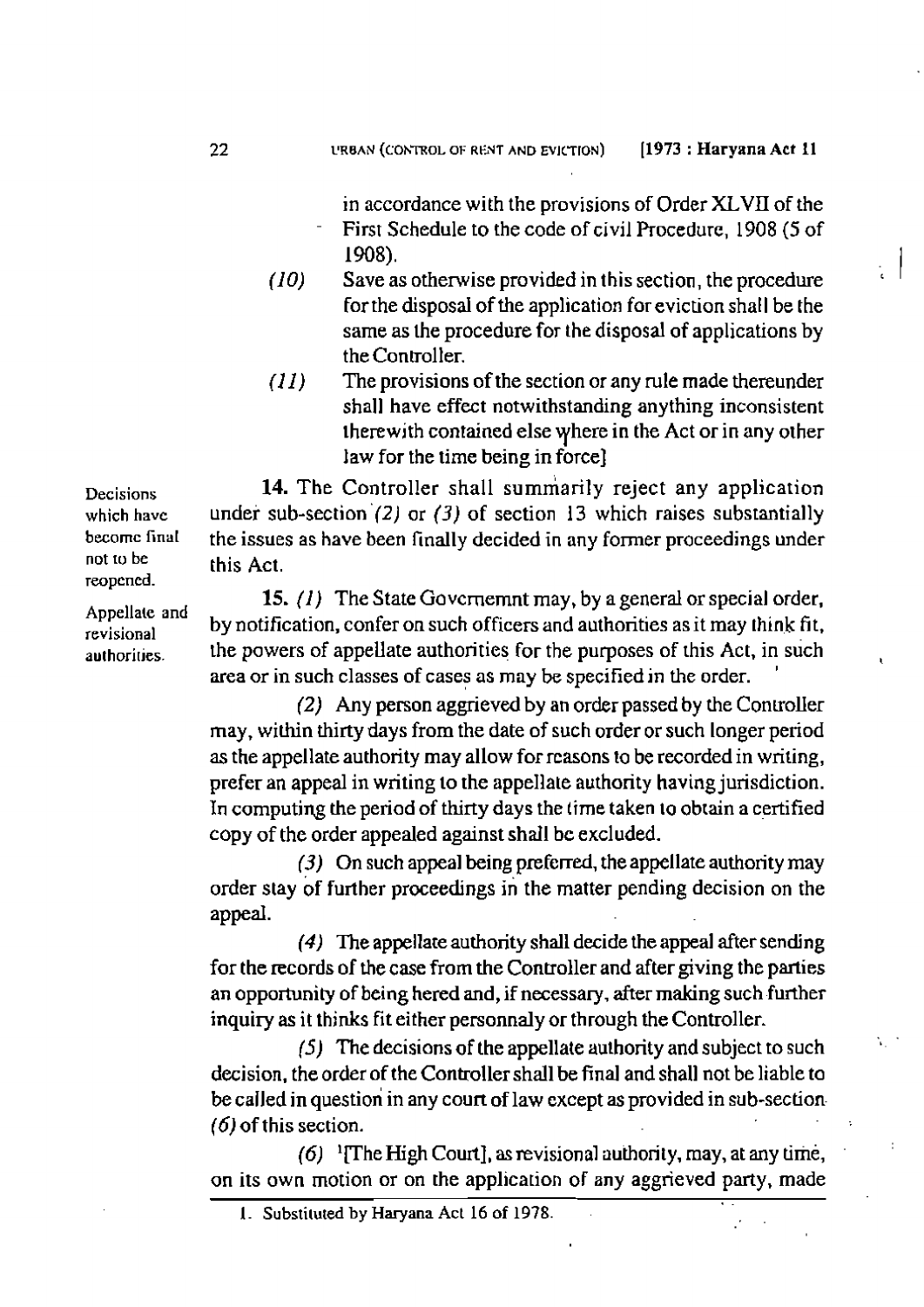**within a period** of ninety **days, call for and examine the** record **relating** to **any** order passed or **proieedi ngs taken under this Act for** the **purpose of salisfying** itself **as** to **thc legality** or **priopriety** of such **order** or **proceedings and may pass such** order in relation hereto **as itmay deem Fit.** In **computing**  the **period** of ninety **days the** time taken *to* **obtain a certified copy of the**  order shall be **excluded.** 

**16. An authority exercising powers under this Act shall have the Power <sup>10</sup>** same powers of summoning and enforcing the attendance of witnesses summon and enforce **enforce and** compelling **the production** of **evidence as are vested in** court **under atlcndancc** or **the** Code if Civil **Procedure, 1908.** - **witnesses.** 

**17.** *{I)* The compensation **and the cost** of **an incident'to all Cosrs. proceedings** before the Conkoller, the appel **Iate** authority or **the revisional authority; shall be in the discretion of the Controller, the appellate authority** or *the* revisional **authority, as the** case may be. **Such** authority **shall** determine **by whom or out** of **which** property **and** to **what extent**  such **costs are to** be **paid** and **give all necessary directions** for **the** purposc. The **fact that the** ControIler, the **appellatc authority** or the revisionill **authority** has no **jurisdiction to** *try* the **proceedings shall be no** bar **to** thc **exercise of such powers.** 

-(2) **Where the Controller, the appellate authority** or *the*  revisional **authority directs that any costs shall not** follow **~e** cvent, *the*  Controller, the appellate authority or the revisional authority shall state its **rcuons in writing.** 

18. Every order made under the provisions of this Act shall be Execution of **executed by a civil** court having **jurisdiction in** the **.area as if it** were **a**  decree or order of that court.

. *Explanation.-* One **year's rent of the building** or **rented land, preceding the date of** the,order **which.is** sought **to be executed shall be the jurisdictional lrp'l~e for** the **purposes of determining** the forum **of appeal.** 

19.  $(1)$  Where there are more than one Controller at the same place **Institution** and **the applications shall be made to the Controller who is authorised by the applications. applicalions. appellate authority** of **the area concerned** to **entertai'n such applications.** 

 $(2)$  Such Controller shall either keep the application on his file or make over the same to some other Controller at the same place, for **disposal.** 

 $\mathcal{L}$  ,

orders.

 $\bar{\mathcal{A}}$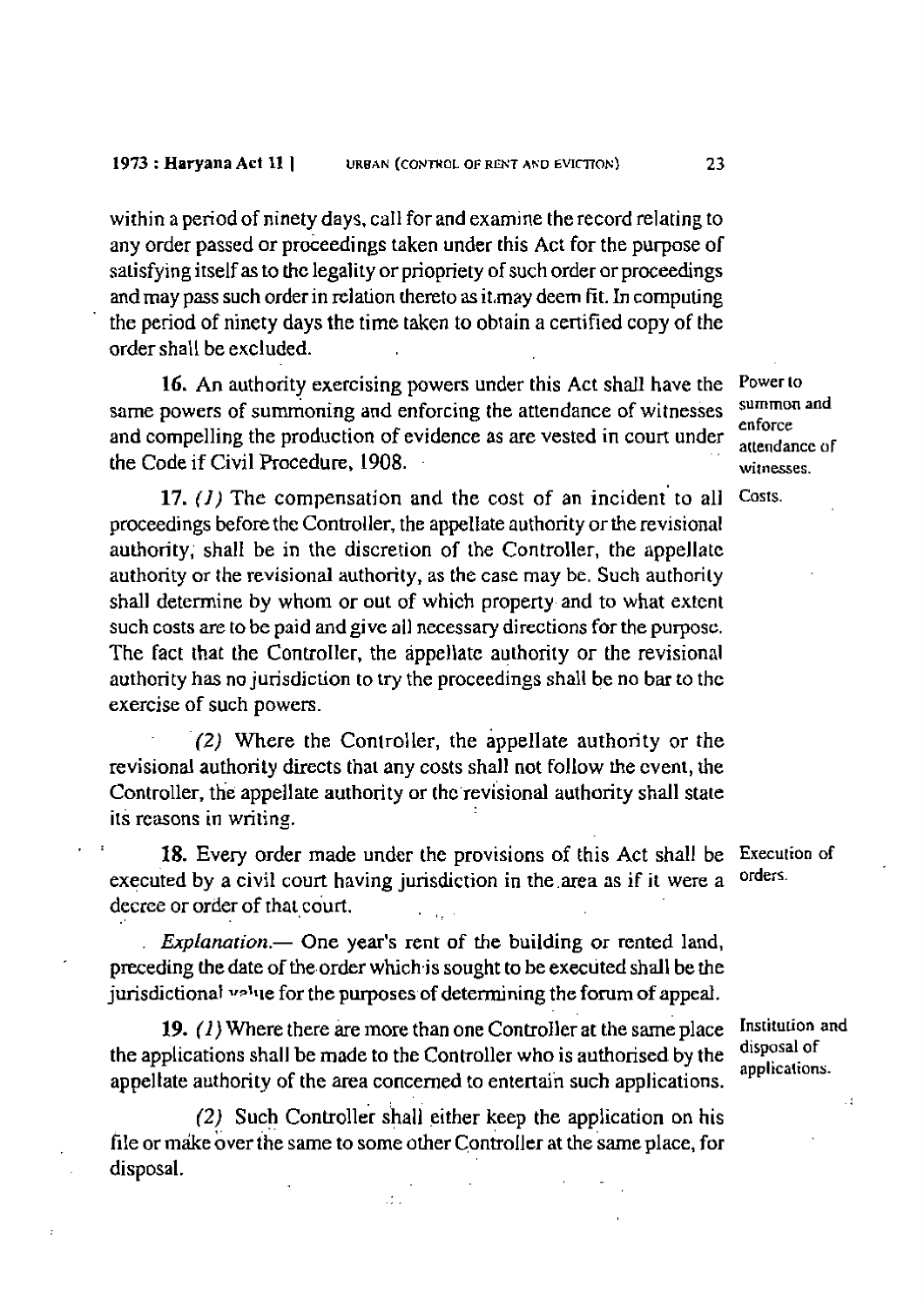**Power 10 transfer proceedings.**   $24$ 

**20.** *(I)* ?[The **figh Court] may, on an application made to** ir or orherwise, by **order transfer any proceedings pending** before **any appellate**  authority **to another appellate authority and the appeIlate authority to whom** *the* proceedings **are so** transferred may, subject to **any** special **direction in the order of transfer, dispose of the procedings.** 

**(2) An appellate authority may, on an appliction made to it or otherwise. by order transfer any proceedings pending before any Controller to another Controller within its jurisdiction and the Controller to whom the proceedings** are **so transferred may, subject to any special**  direction the order of transfer, dispose of the proceedings.

**'[ZOA.** *'[(I)* **Notwithstanding anything contained in any other provision of this Act,-** 

- **(a) all proceedings** pcnding before **Sub-Divisional W~cers (Civil) appointed to perform the functions of the Controllers shall stand transferred to the Subordinate Judges from the date of their appointment under clause**  *-16)* **of section -2 to perform the functions of thc Controllers** ; ,
- (b) an appeal from the order of the Sub-Divisional Officer **(Civil) appoinLed to perform the functions of the**  Controller shall lie to the District **Judge** conferred **with**  the **powers** of **the appellate** authority **and arevision** from the **order of** such **appellate authority** shaIl **lie to** the High Court; and
- *(c)* **if** any **appeal from the ordcr of the sub-Divisioanl** Officer **(Civil) appointed** to perform **the functions** of **the Con,woller**  has been filed with the Deputy Commissioner conferred with **the powers of the appellate authority** or **if any revision**  .: . **from theorderof theDeputy Commissionerconferred with** . the **powers of** the **appellate authority has been filed with**  the Financial Commissioner, the same shall stand . **transferred to the District, Judge and High .Court,** '. **respectively.** ]

**(2)** The proceedings transferred under sub-section  $(1)$  shall be **disposed** of by **the District lud& and** the High Coun **ai** , **if I, the** same **were originally presented before them.]** 

**Transfer of proceedings and filing of appcals and revisions against ordcrs of Subordinate and District Judges.** 

**I.** Insencd **by Haryana ACL 4 of 1974, section 2.** 

<sup>2.</sup> Substituted by Haryana Act 16 of 1978.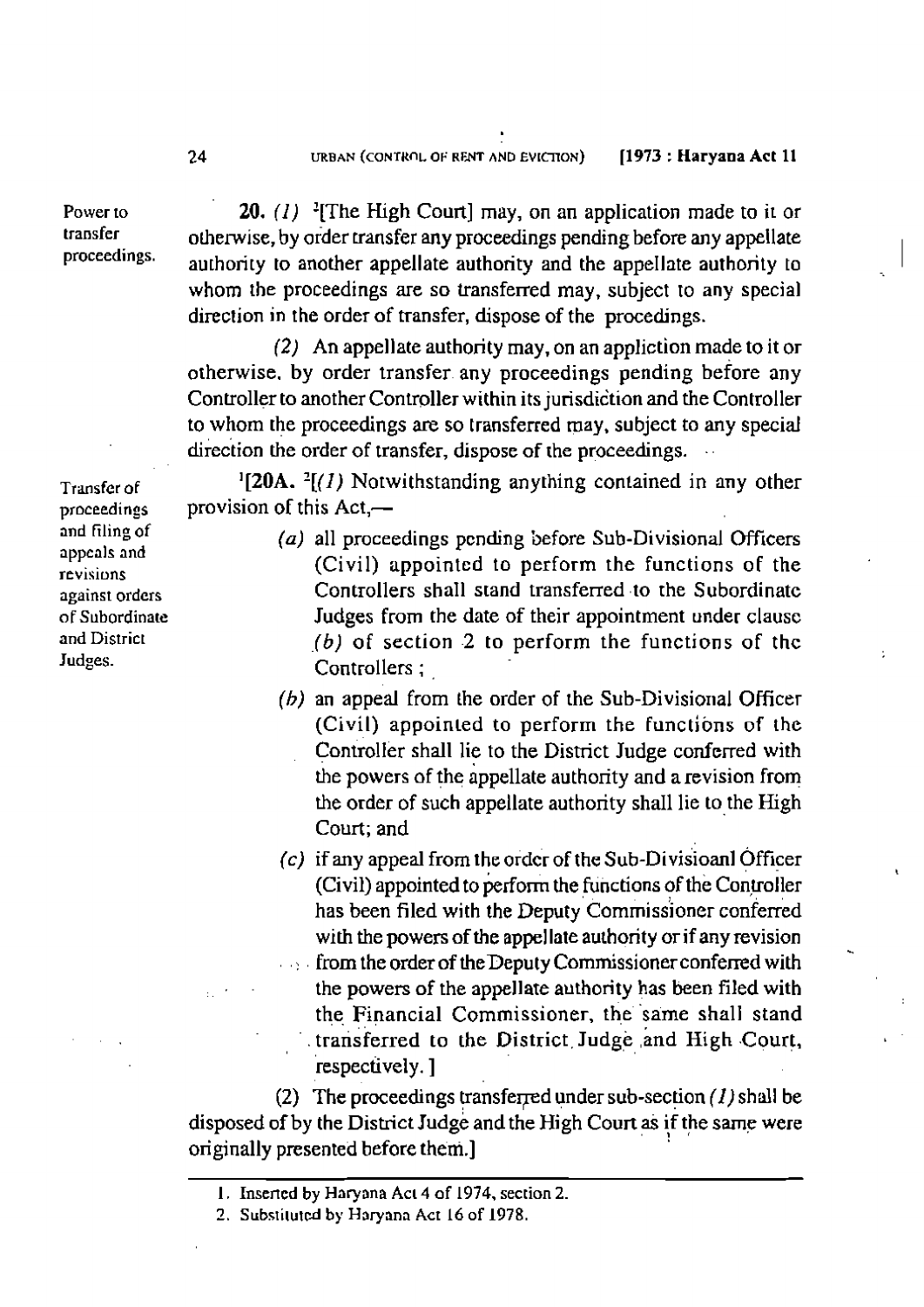**21. Every** landlord and **every tenant** of **a building or** rented **land Landlord and shall** be bound **to furnish** to *the* Controller, or **any person authorised by him in that** behalf, **such particulars in respect of such building** or **rented**  land **as may be prescribed.** 

**22. (1)** If **any person contravenes any of** the **provisions of sub-**Penalties.  $\text{section}(2)$  of  $\text{section}(8, \text{sub-section}(1)$  of  $\text{section}(10, \text{section}(1)$  or  $\text{section}(2)$ **2 1, he shall** be **punishable with** fine **which may extend to one** thousand rupees.

**(2) If any** person contravenes **any of** the **provisions of** clause **(a) of** section *6,* he shaIl **be punishable** with imprisonment **for a** term which **may extend to two** years, **or** with fine, **or with,** both.

(3) No Court **shall take cognizance** of **an offence under this**  section except upon -

- $(a)$  **a** complaint in writing (of facts which constitute such **offence) filed wj th** the **sanction of** the Controller; or
	- **(b) a** report **in writing of such** facts **made** by the Conlroller

**23.** The **State** Government **may, by** notification, **make** rules to **carry**  out all or **any** of the **purposes of this Act.** ' **rules.** 

**24.** *(1)* The **East Punjab Urban Rent Restriction Act, 1949** (East Punjab **Act** No. **3 of** 1949); **is** hereby **repealed** :

**Provided that such repeal shall not** affect **any proceedings pending** or **order-passed immediately before the** commencement of **this Act** which **shall** be **continued and disposed of** or **enforced as if the said Act had nor** been **repeaIed.** 

**(2) Notwithstandingsuchrepeal,anythingdoneoranyaction taken** under the **Act** *so* **repealed (including** any rule, **notification or order**  made) which is not inconsistent with the provisions of this Act, be deemed to have been done or  $\mathfrak{c}_r = 1$  under the corresponding provisions of this **Act as if this Act were in force at the time** such **thing was** done **or action was taken, and shall continue** to **be in force, unless and** until **superseded**  by **anything** done **or any action** taken under **this Acr.** 

tenanl **to furnish particulars.** 

Power **ro make** 

**Repeal and Savings.**